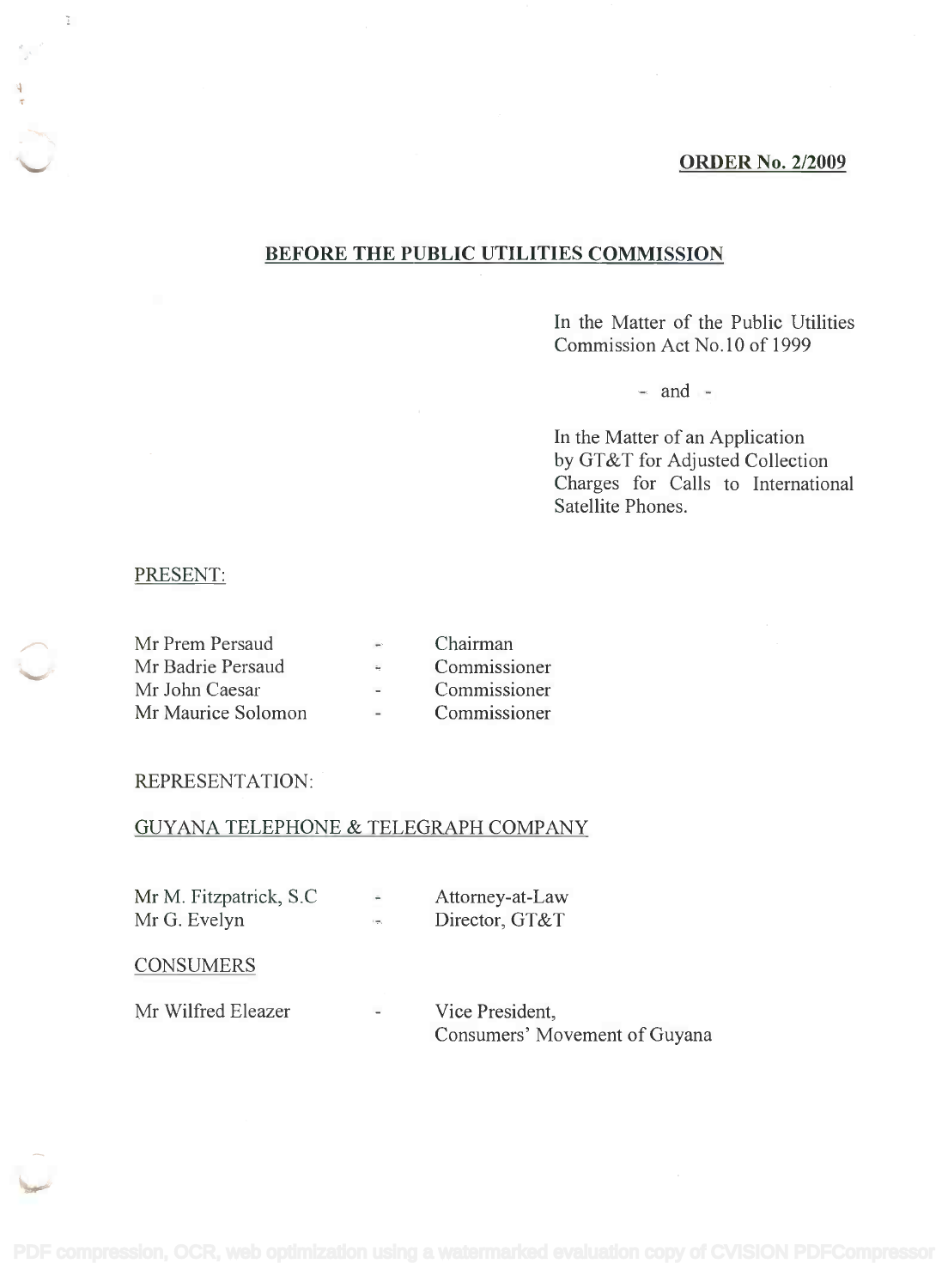## BACKGROUND

By an Order No. 3/2003 dated the  $14<sup>th</sup>$  day of November 2003, the Commission approved the Iridium service commonly referred to as International Satellite phones, and fixed rates the Iridium service commonly referred to as International Satellite phones, and fixed rates for same. for same.

In brief, there are two charges associated with a single call on an international satellite In brief, there are two charges associated with a single call on an international satellite phone; the first charge is for the call that is made to a Stratos Automated Satellite phone phone; the first charge is for the call that is made to a Stratos Automated Satellite phone centre in the USA; and the second charge is for the call to be transmitted by way of a centre in the USA; and the second charge is for the call to be transmitted by way of a satellite. The call to the Stratos Automated Satellite attracts the current PUC approved satellite. The call to the Stratos Automated Satellite attracts the current PUC approved rates to the overseas destination and remains as approved. There is, however, a second charge termed a hubbing charge and that is originated by the international carrier that charge termed a hubbing charge and that is originated by the international carrier that route the calls by satellite to its final destination. Neither the PUC nor the Guyana Telephone and Telegraph Company, the applicant in this matter, has any control over these charges. these charges.

In 2003 when the Order was made, three companies in the USA facilitated GT&T with the Iridium Service, these companies were Atlantic Tele-Network (AT&T), Sprint and the Iridium Service, these companies were Atlantic Tele-Network (AT&T), Sprint and Verizon Business (MCI). The then hubbing charges by these companies were as follows: Verizon Business (MCI). The then hubbing charges by these companies were as follows:

|            | <b>OFF-PEAK</b> | <b>PEAK</b> |
|------------|-----------------|-------------|
|            | US\$            | US\$        |
| AT&T       | 1.2058          | 2.30        |
| Sprint     | 1.046           | 1.978       |
| <b>MCI</b> | 1.40            | 1.40        |

On October 9, 2009, GT&T applied for an increase of the PUC approved Iridium rates as On October 9,2009, GT&T applied for an increase of the PUC approved Iridium rates as as a result of increases in the termination rates in both the peak and off-peak periods by as a result of increases in the termination rates in both the peak and off-peak periods by the two service providers. It has been noted that Verizon Business (MCI) has increased the two service providers. It has been noted that Verizon Business (MCI) has increased its termination rates to US\$3.38/minute (peak) and US\$3.15 (off-peak) to certain its termination rates to US\$3.3 8/minute (peak) and US\$3.15 (off-peak) to certain destinations. The company has stated that it has been ignoring the losses on these calls destinations. The company has stated that it has been ignoring the losses on these calls via the satellite; of recent however, the volume of these calls has increased resulting in via the satellite; of recent however, the volume of these calls has increased resulting in financial loss to the company.. GT&T has noted that they place no mark-up on these calls financial loss to the company .. GT&T has noted that they place no mark-up on these calls and that the approved rates are paid over in its entirety to the terminating operators. and that the approved rates are paid over in its entirety to the terminating operators. GT&T is also seeking approval of any increases to be retroactive effective from GT&T is also seeking approval of any increases to be retroactive effective from September 1, 2009; and has subsequently requested a 5% service charge in addition to September 1, 2009; and has subsequently requested a 5% service charge in addition to any new PUC approved rates. any new PUC approved rates.